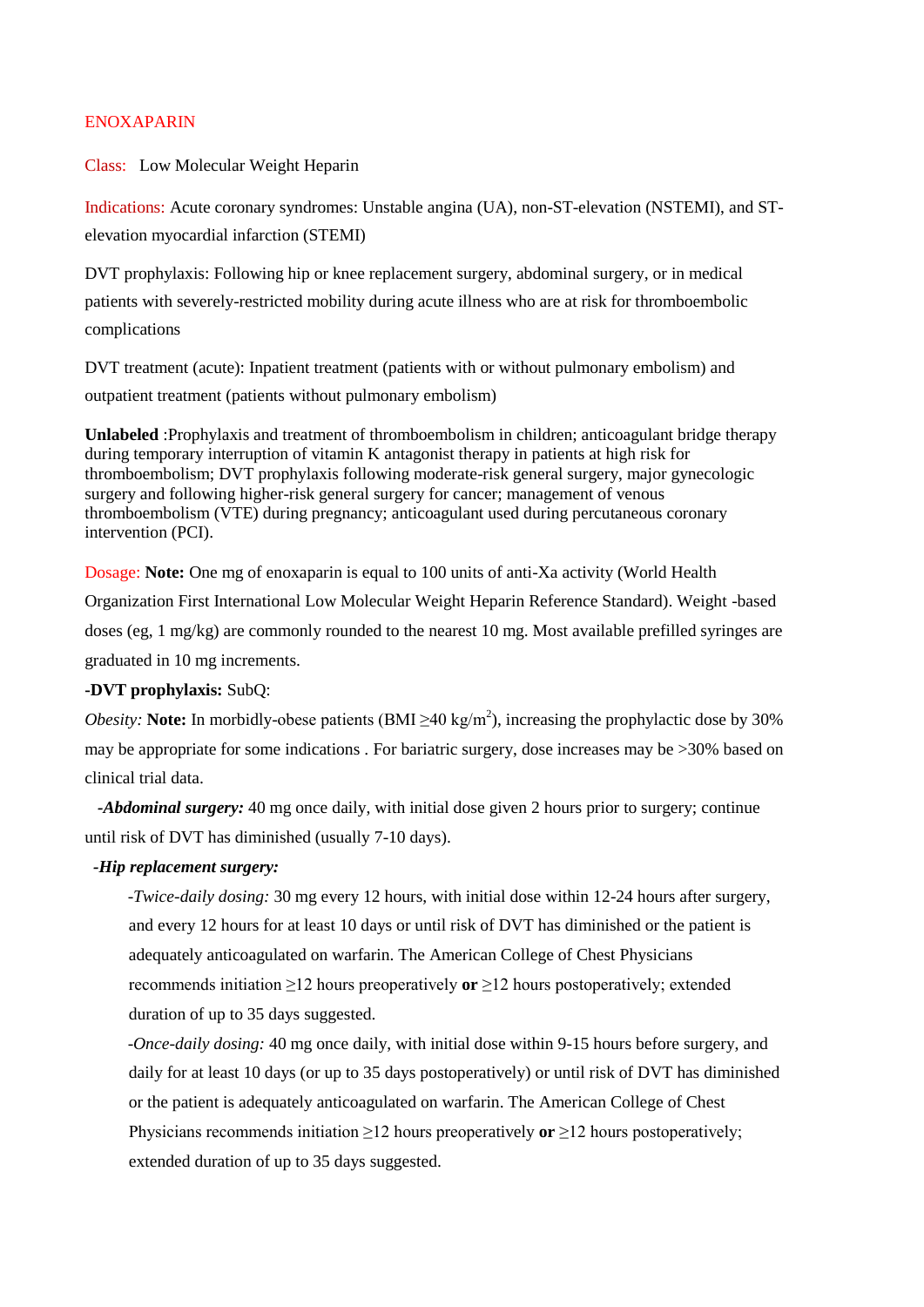*-Knee replacement surgery:* 30 mg every 12 hours, with initial dose within 12-24 hours after surgery, and every 12 hours for at least 10 days or until risk of DVT has diminished or the patient is adequately anticoagulated on warfarin. The American College of Chest Physicians recommends initiation ≥12 hours preoperatively **or** ≥12 hours postoperatively; extended duration of up to 35 days suggested .

 *-Medical patients with severely-restricted mobility during acute illness:* 40 mg once daily; continue until risk of DVT has diminished (usually 6-11 days).

*-Bariatric surgery (unlabeled use):* Roux-en-Y gastric bypass: Appropriate dosing strategies have not been clearly defined :

BMI  $\leq$ 50 kg/m<sup>2</sup>: 40 mg every 12 hours, BMI > 50 kg/m<sup>2</sup>: 60 mg every 12 hours.

**Note:** Bariatric surgery guidelines suggest initiation 30-120 minutes before surgery and postoperatively until patient is fully mobile (Mechanick, 2009). Alternatively, limiting administration to the postoperative period may reduce perioperative bleeding.

*-Prevention of recurrent venous thromboembolism in pregnancy (unlabeled use):* 40 mg once daily. Therapy should continue for 6 weeks postpartum in high-risk women (Bates, 2012).

**-DVT treatment (acute):** SubQ: **Note:** Start warfarin on the first or second treatment day and continue enoxaparin until INR is  $\geq$  2 for at least 24 hours (usually 5-7 days).

- *-Inpatient treatment (with or without pulmonary embolism):* 1 mg/kg/dose every 12 hours or 1.5 mg/kg once daily.
- *-Outpatient treatment (without pulmonary embolism):* 1 mg/kg/dose every 12 hours.
- *-Obesity:* Use actual body weight to calculate dose; dose capping not recommended; use of twice daily dosing preferred.

*-Pregnant women:* 1 mg/kg/dose every 12 hours. Discontinue ≥24 hours prior to the induction of labor or cesarean section. Enoxaparin therapy may be substituted with heparin near term. Continue anticoagulation therapy for  $\geq 6$  weeks postpartum (minimum duration of therapy: 3 months). LMWH or heparin therapy is preferred over warfarin during pregnancy .

**-Percutaneous coronary intervention (PCI), adjunctive therapy (unlabeled dosing):** I.V.: In patients treated with multiple doses of enoxaparin undergoing PCI, if PCI occurs within 8 hours after the last SubQ enoxaparin dose, no additional dosing is needed. If PCI occurs 8-12 hours after the last SubQ enoxaparin dose or the patient received only 1 therapeutic SubQ dose (eg, 1 mg/kg), a single I.V. dose of 0.3 mg/kg should be administered. If PCI occurs >12 hours after the last SubQ dose, it is prudent to use an established anticoagulation regimen (eg, full-dose unfractionated heparin or bivalirudin) .

 *-If patient has not received prior anticoagulant therapy:* 0.5-0.75 mg/kg bolus dose **-ST-elevation MI (STEMI):**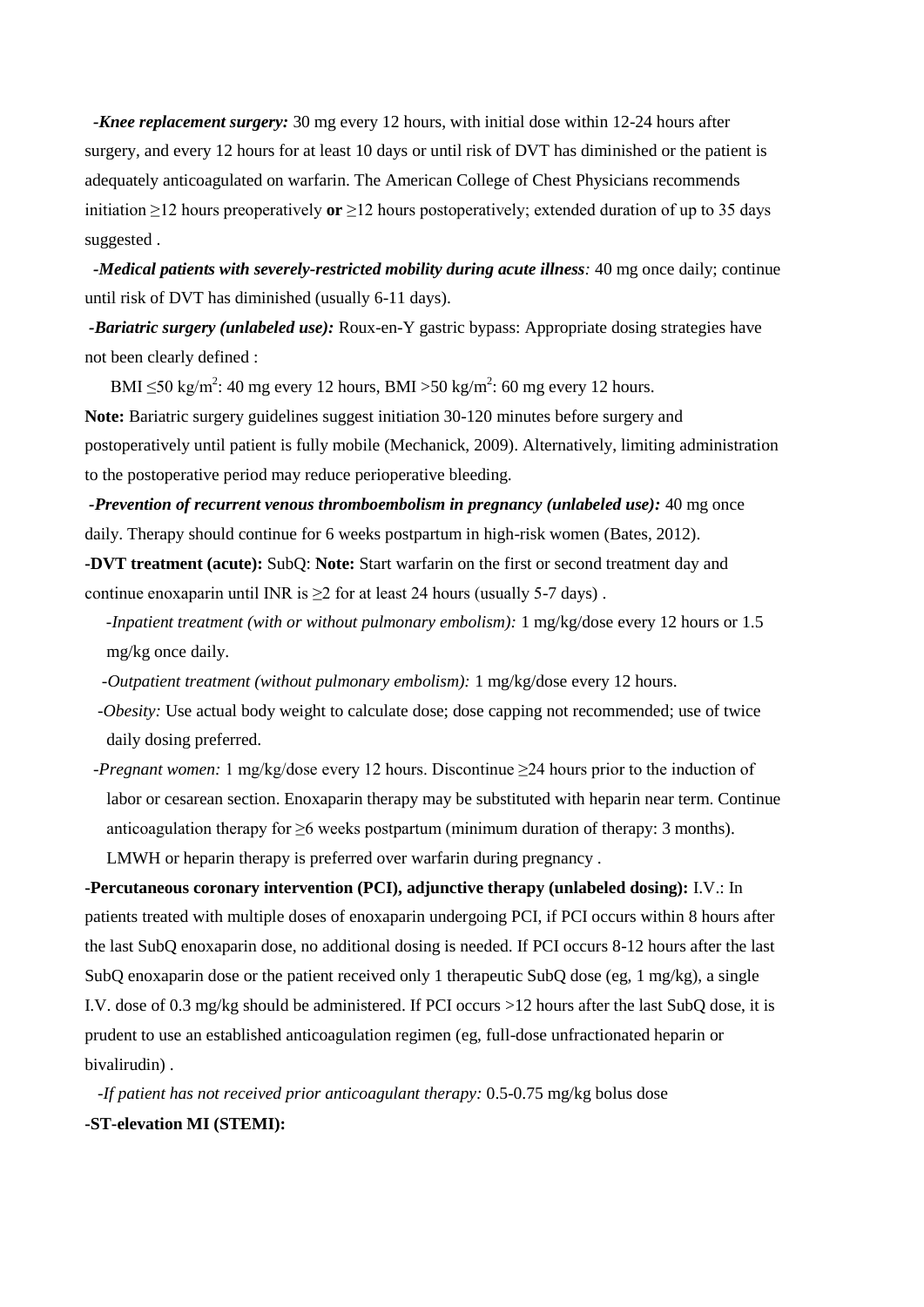*-Patients <75 years of age:* Initial: 30 mg I.V. single bolus plus 1 mg/kg (maximum 100 mg for the first 2 doses only) SubQ every 12 hours. The first SubQ dose should be administered with the I.V. bolus. Maintenance: After first 2 doses, administer 1 mg/kg SubQ every 12 hours.

 *-Patients ≥75 years of age:* Initial: SubQ: 0.75 mg/kg every 12 hours (**Note:** No I.V. bolus is administered in this population); a maximum dose of 75 mg is recommended for the first 2 doses.Maintenance: After first 2 doses, administer 0.75 mg/kg SubQ every 12 hours

**-Additional notes on STEMI treatment:** Therapy was continued for 8 days or until hospital discharge; optimal duration not defined. Unless contraindicated, all patients received aspirin (75-325 mg daily) in clinical trials. In patients with STEMI receiving thrombolytics, initiate enoxaparin dosing between 15 minutes before and 30 minutes after fibrinolytic therapy.

**-Unstable angina or non-ST-elevation MI (NSTEMI):** 1 mg/kg every 12 hours in conjunction with oral aspirin therapy (100-325 mg once daily); continue until clinical stabilization (a minimum of at least 2 days)

 *-Obesity:* Use actual body weight to calculate dose; dose capping not recommended .

 *- Conversion from I.V. unfractionated heparin (UFH) infusion to SubQ enoxaparin (Nutescu, 2007):* Calculate specific dose for enoxaparin based on indication, discontinue UFH and begin enoxaparin within 1 hour.

*-Conversion from SubQ enoxaparin to I.V. UFH infusion (Nutescu, 2007):* Discontinue enoxaparin, calculate specific dose for I.V. UFH infusion based on indication, omit heparin bolus/loading dose:

- -Converting from SubQ enoxaparin dosed every 12 hours: Start I.V. UFH infusion 10-11 hours after last dose of enoxaparin
- -Converting from SubQ enoxaparin dosed every 24 hours: Start I.V. UFH infusion 22-23 hours after last dose of enoxaparin.

### **Geriatric**

SubQ: Refer to adult dosing. Increased incidence of bleeding with doses of 1.5 mg/kg/day or 1 mg/kg every 12 hours; injection-associated bleeding and serious adverse reactions are also increased in the elderly. Careful attention should be paid to elderly patients, particularly those  $\langle 45 \rangle$ kg. **Note:** Dosage alteration/adjustment may be required.

### **Renal Impairment** :

 $-Cl_{cr} \ge 30$  mL/minute: No specific adjustment recommended (per manufacturer); monitor closely for bleeding.

 $-Cl_{cr} < 30$  mL/minute: